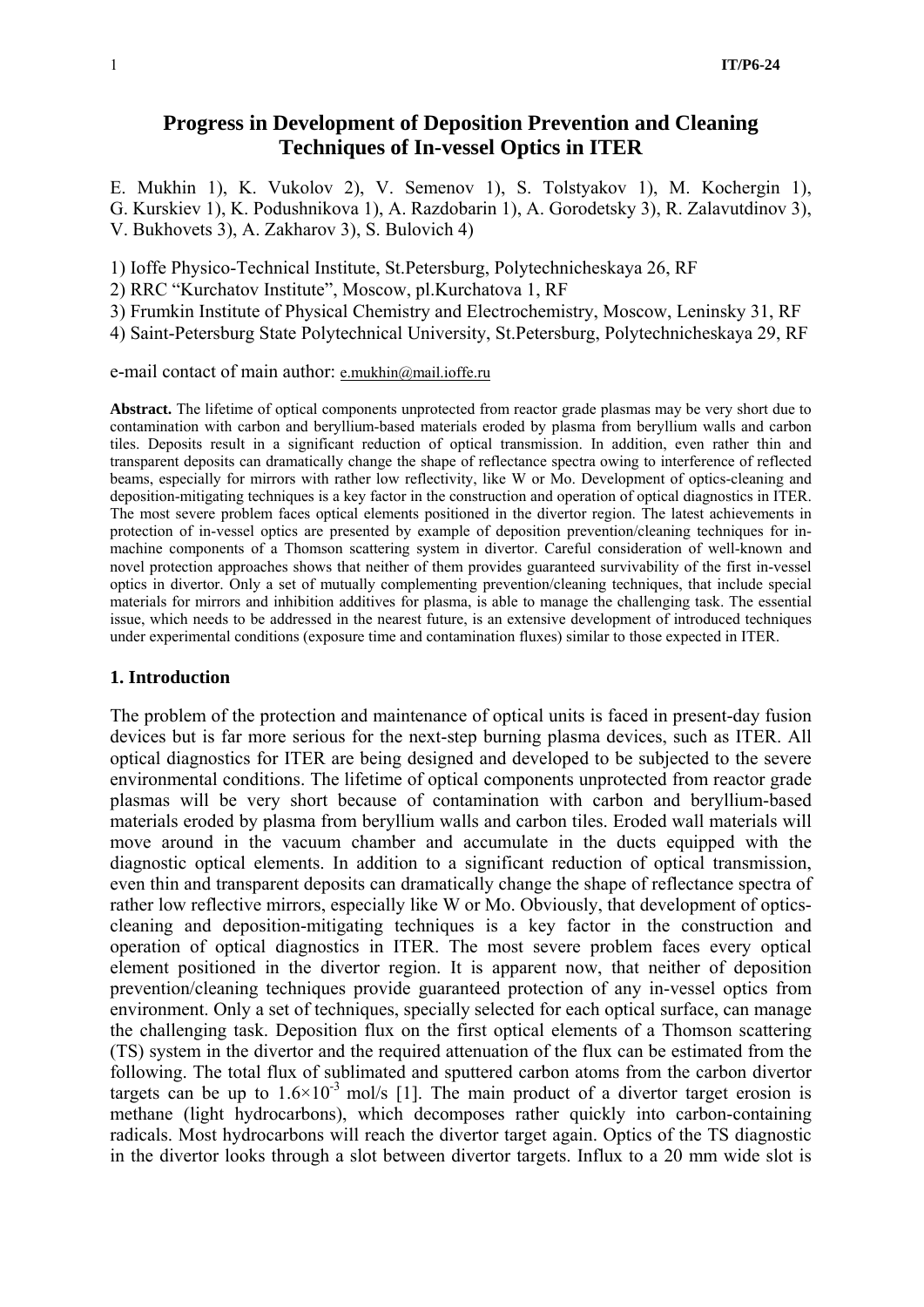then proportional to the ratio 20 mm/60 m (the total inner  $+$  outer divertor length in the toroidal direction is  $~60$  m):

 $1.6 \times 10^{-3}$  mol/s  $\times 6.022 \times 10^{23}$  molecules/mol  $\times 20$  mm/60 m  $\sim 3.2 \times 10^{17}$  C<sub>x</sub>H<sub>y</sub> molecules/s.

The hydrocarbon radicals can be subdivided into two types with low and high sticking coefficient. Low-adhering material sticks to surfaces after thousands of particle-wall collisions. This is the most dangerous material reaching optical surfaces even in long and narrow diagnostic ducts. Other hydrocarbons mainly adhering to the heated surfaces of divertor cassettes near the slot entrance would generate secondary radicals. Under secondary erosion of the a-C:H films nearby plasma the percentage of low-adhering particles is as much as 30%. Then the total flux of hydrocarbons with low sticking coefficient in the input of diagnostic duct may reach ~10<sup>17</sup> C<sub>x</sub>H<sub>y</sub> molecules/s or ~10<sup>24</sup> C<sub>x</sub>H<sub>y</sub> molecules carbon atoms for the action period of  $\sim 10^7$  s. Practically all hydrocarbons penetrated through restricting inlets to extended diagnostic ducts will contaminate duct walls and optics (e.g., windows or mirrors). Assuming the contaminating flow is uniformly distributed, then up to 10% of total flux (i.e., a ratio mirror area/duct side surface) incident on the first collecting mirror of divertor TS or up to  $\sim l_0^{23} C_x H_y$  molecules. Thin hydrocarbon deposits, transparent in visible, can dramatically change the shape of reflectance spectra of mirrors owing to interference between beams reflected from the mirror surface and from the surface of deposits. An effect of the deposits of ~10 nm thick (or  $\sim 5 \cdot 10^{16}$  Carbon atoms/cm<sup>2</sup> at  $\rho = 1$  g/cm<sup>3</sup>) may be tangible. For a first mirror of  $\sim 500$  cm<sup>2</sup> a uniform 10 nm-thick deposit is equivalent to  $\sim 2.5 \times 10^{19}$  carbon atoms. Then, a required hydrocarbon flux attenuation along the 170 cm diagnostic duct to the first collecting mirror or along the 30 cm duct to the laser launcher is  $\sim$ 10<sup>4</sup>. These estimates show the vital necessity of deposition prevention and cleaning techniques. Similar thorough analysis for a tungsten divertor case is impossible at the moment due to lack of information about volatile Be or W compounds; however, the estimated deposition rate for first optics of divertor TS proves to be inferior to that for a tungsten divertor case.

## **2. Deposition Prevention and Cleaning Techniques**

To prevent, reduce and/or mitigate a pollution influence on mirror reflectance spectra the following approaches are used: heating up to 150 - 200 ºС; mechanical protective appliances like shutters or mechanisms for replacement of worn-out components, and novel approaches, such as a proper selection of optical component materials or methods based on reduction of partial density of hydrocarbons or other pollutions inside diagnostic ducts in the vicinity of optical surfaces. Two cleaning approaches — laser cleaning and plasma cleaning — are known. Cleaning efficiency of various techniques may markedly differ and depend on the time period of application, i.e. during/between deposition processes. The cleaning approaches are rather sophisticated and require further development.

## **2.1. Routine Protective Techniques**

**Mechanical Protective Appliances (Shutters):** The most risky objects for divertor TS diagnostic are plasma-facing optical components (e.g., laser launcher and the first collecting mirrors). Unfortunately, extremely long plasma discharges require a longer performance of unprotected in-vacuum optics, and a high repetition rate (up to 100 Hz) excludes the using of mechanical appliances during inter-pulse periods. An analysis of current technical solutions and a choice of driving units for protective devices is now one of the crucial tasks. Preliminary survey is based on ITER technical documentation [2] and involves an operating experience of existing prototypes in modern tokamaks. At the moment we have designed a basic version of a remote-control mechanism with a cardan driver similar to the used in JET [3]. Strong magnetic field in a divertor port makes it difficult to position an electromagnetic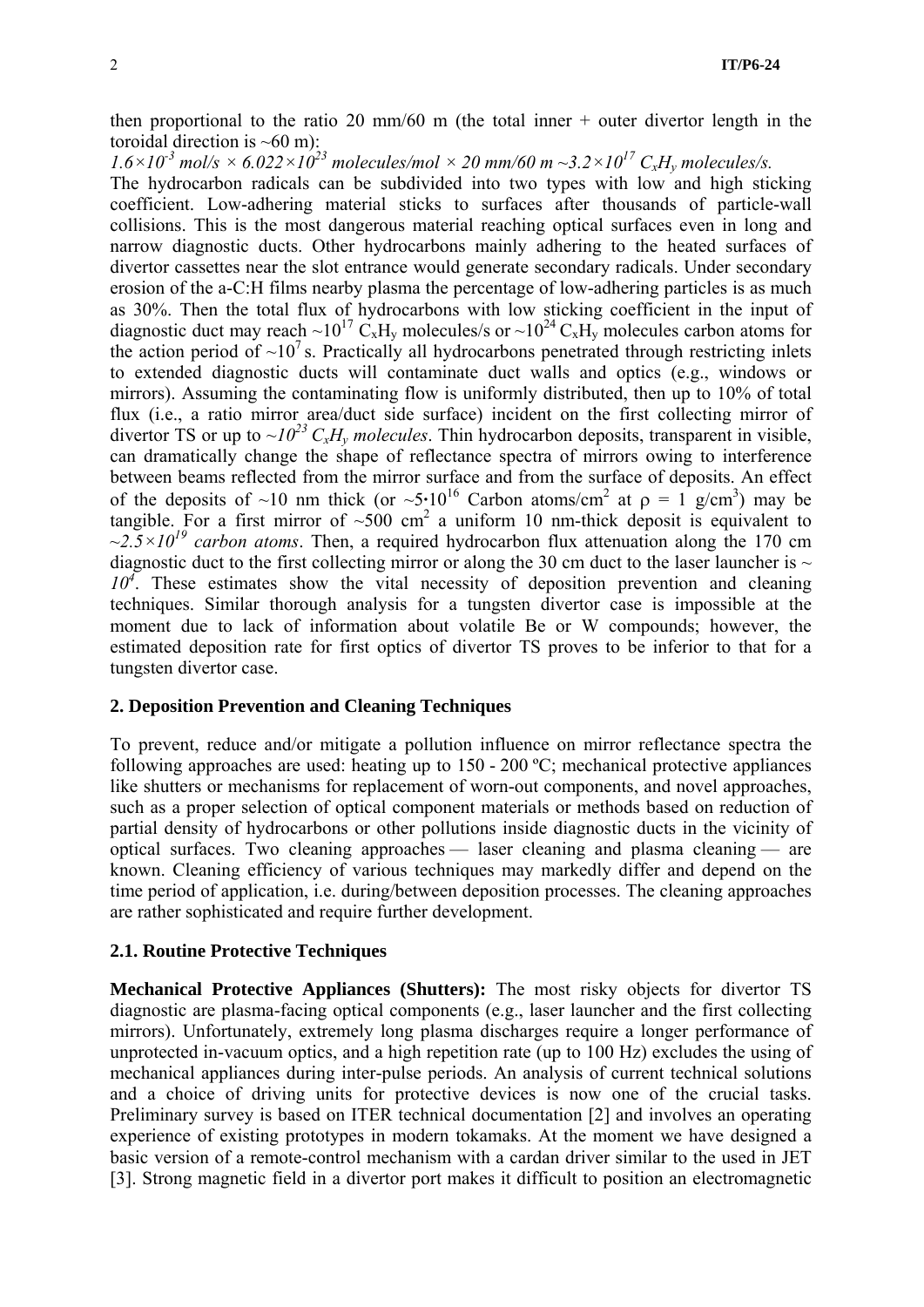driver inside ITER vacuum chamber. Consequently, in the basic version an electromagnetic driver is placed outside the vacuum and transmits rotation via rotary drive feedthroughs [3]. The long distance of  $\sim$ 10 m from the driver to the divertor cassette area is the main limitation of the solution. Another approach involving a current loop in strong magnetic field (up to 5 T) or pneumatic drive like in [4] looks more optimal and practically feasible. The final decision on appropriateness of driver types (possibly a set of some different types) requires detailed designing and demonstration.

**Heating:** Hydrocarbon deposition prevention technique utilizing the temperature of  $\sim$ 200 °C. at which chemical erosion of carbon films by hydrogen atoms prevail over deposition [5] was successfully tested in modern tokamaks [6] and laboratory experiments [7]. The technique is very promising, but for a successful operation demands the following be considered:

- Thin (1-10 nm) hydrocarbon-containing films [1] generated at the initial stage of the mirror operation (even without long-term hydrocarbon deposition), modify the reflective mirror characteristics. Then, the method has to be used in parallel with a reduction of partial density of hydrocarbons in the vicinity of the heated optical surfaces (see below).

- Atomic hydrogen is a key element in the thermal erosion process [5]. However, due to surface association of atomic H its density decreases in the long and narrow diagnostic ducts and may become insufficient for cleaning via thermal erosion.

- Deposition suppression is observed for low-energy CH-radicals. In the case of contacts with ions of 30-100 eV the heated surfaces are contaminated only slightly slower than without heating [1].

- Thermal gradients along protected surface activate thermal diffusion [1] of secondary radicals (formed on the surface but not condensed) directed to the area of high temperature. The phenomenon requires special consideration, such as a protection of large-aperture mirrors or windows by uniform thermal field which is technically challenging.

- Radiation effects (X-ray as a first step) on the chemical modification of heated metal mirrors at ITER environments also need special consideration [9].

For laser-irradiated optical elements, the heating technique should be used with special precautions, such as the increasing of temperature decreases the laser damage threshold [10].

The heating technique is profitable for decreasing of hydrocarbon deposition rate, yet it does not protect from complex deposits containing Be, W, etc.

Laser cleaning: Cleaning technique based on laser ablation of thin films and dust particles is well-known and used extensively in many technological applications [11]. The main mechanism of laser cleaning (removal of particles and/or deposited films) is the fast thermal expansion [12] leading to mechanical tensions and/or inertial force occurrence. Laser cleaning takes place if these forces exceed the adhesion forces. The deposit detachment occurs during the falling edge of laser pulse, and therefore, during pulsed cooling down.

The inertial forces due to pulsed thermal expansions are the basic mechanism of removing *particles or small pieces* of deposits. Pulsed laser irradiation virtually homogenously heats metal particles of under-micron size and rather small dielectric particles. Direction of laser irradiation for such particles is practically unimportant, as opposed to particles of rather large scale or low thermal conductivity, where thermal energy concentrates in a thin irradiated deposit layer. For large particles, a shift of mass center and, consequently, inertia force arises when the particle heating occurs from the side of a surface to be cleaned. It is typical for surfaces of transparent media irradiated from inside (e.g., input laser window) or under heattransfer from the surface (pulsed heating/cooling of mirror surface). For contaminating *films*, the pulsed thermal expansions of the films can lead to both inertial forces and mechanical tension. In addition, laser irradiation of deposited films can result in extra pressure of gasified deposited material (explosion mechanism) and/or thermo-desorption of a gas adsorbed in the cleaned surface or in deposited films. The explosion mechanisms can intensify cleaning process but can also damage a cleaned surface [13] and lead to re-deposition of evaporated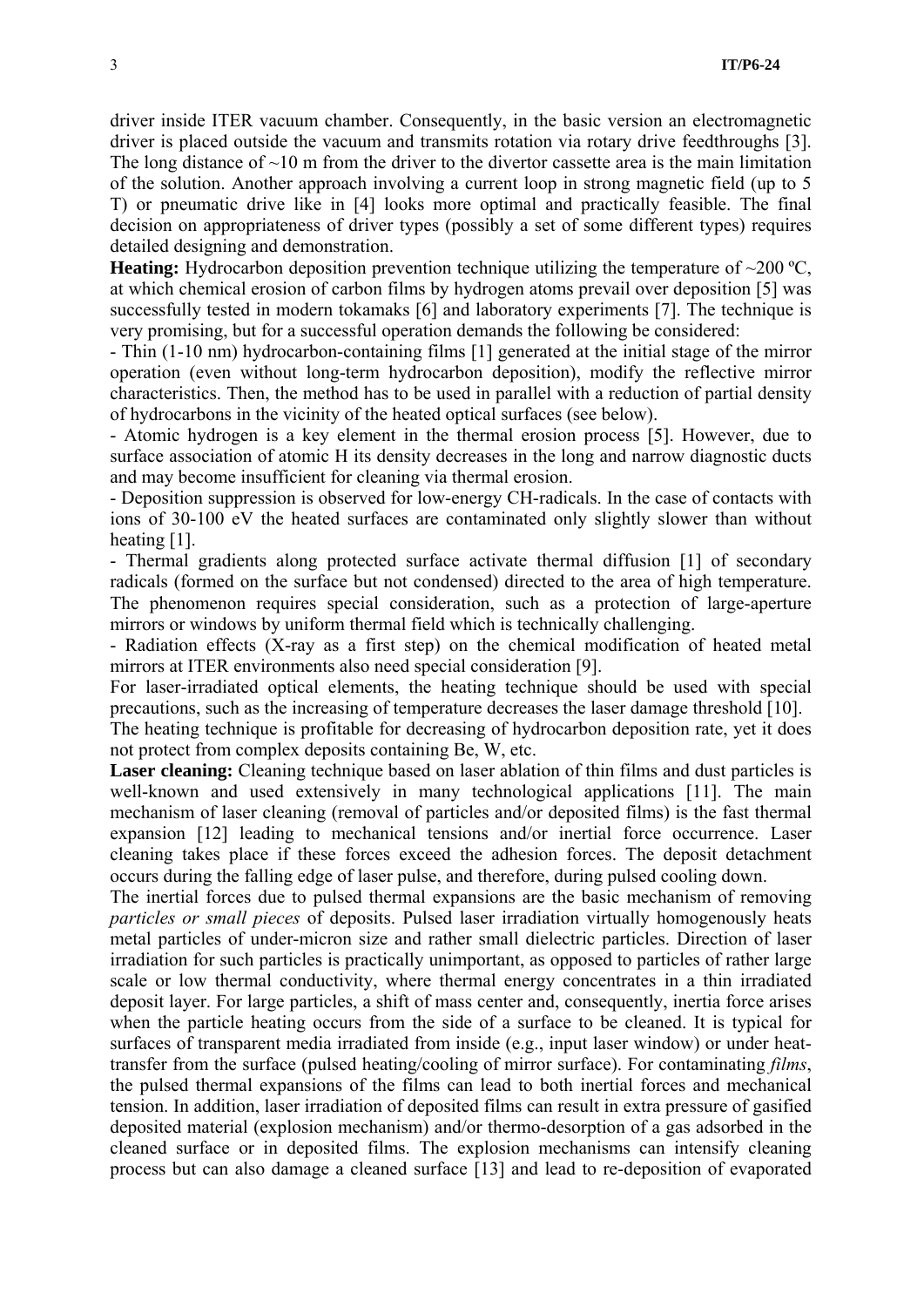materials. A typical curve "laser cleaning efficiency – laser power density" is presented in Fig.1 for the cleaning of a corrosion layer on a steel plate. Successful laser cleaning requires combination of both high efficiency (e.g., nanosecond-range laser pulse) and prevention of optical surface damage; the latter means rather long laser pulses and moderate power density.



*FIG.1. Experimental data for laser cleaning efficiency for removing of the corrosion layer from a steel plate. Profiles of the removed layer depth hr and the laser footprint area (equivalent to a laser power density, under the fixed energy parameters of laser pulse) demonstrate a gradual transition from thermo-mechanical to evaporating mode [14].* 

To reach the conflicting objectives we need accurate data on *optical* properties of cleaned deposits, which determine a portion of absorbed laser power, and *thermo-mechanical* properties of cleaned deposits, which determine an optimal value of cleaning laser power density. In addition, deposits on large-scale optical mirrors may be of different types and possess different optical and thermo-mechanical characteristics. Furthermore, it is difficult to use the technique for cleaning of large-scale collecting mirrors due to challenging transport of cleaning radiation to the multiple mirror system of the TS diagnostic in ITER divertor and a necessity for laser radiation-resistant collecting optics. An example of the application is a launcher directing laser radiation into the divertor plasma of outer leg. The technique is suitable for cleaning non-transparent deposits, when absorbed laser power is quite predictable, but does not apply for laser-radiation transparent deposits. Unfortunately, hydrocarbon deposits can be quite often transparent in a wide spectral range. In the case of mirror cleaning the transparent deposits can cause an unpredictable laser light absorption due to interference phenomena. Most deposits well absorb UV  $(\leq 300 \text{ nm})$  or infrared  $(\geq 10 \text{ µm})$ laser radiation. However, these types of laser radiation are extremely difficult to manage, because of the limited set of materials that can be used for delivery of the radiation.

#### **2.2. Advanced Protective Techniques**

**Plasma Cleaning Discharge:** All known plasma-etching techniques for thin film coatings, widely applied in a semiconductor and optical industry, usually utilize the knowledge of composition and morphology of etched substance. Consequently, their eligibility for tokamak purposes is not straightforward. Particularly, substances containing chlorine and fluorine, commonly employed for etching, are inapplicable in the tokamak. Conventional techniques based on gasification of thin film coating by oxidation (heating or discharge in oxygen) [15], also are not suitable due to possible in-vacuum facility damage. The plasma cleaning techniques without activators, unfavorably affecting tokamak plasma discharge or in-vacuum elements, are the main priority of current research. All plasma cleaning techniques are based on two main cleaning mechanisms: chemical erosion and physical sputtering. The chemical erosion turns on, if chemically active particles interacting with contaminated surfaces generate volatile molecules (like  $H_2$ , CH<sub>4</sub>, C<sub>2</sub>H<sub>2</sub>, HCN) or participate in surface reactions leading to desorption of secondary radicals with low sticking coefficient (like  $CH_3$ ,  $C_2H_5$ ). An increase in substrate temperature facilitates removal of hydrogenated carbon films and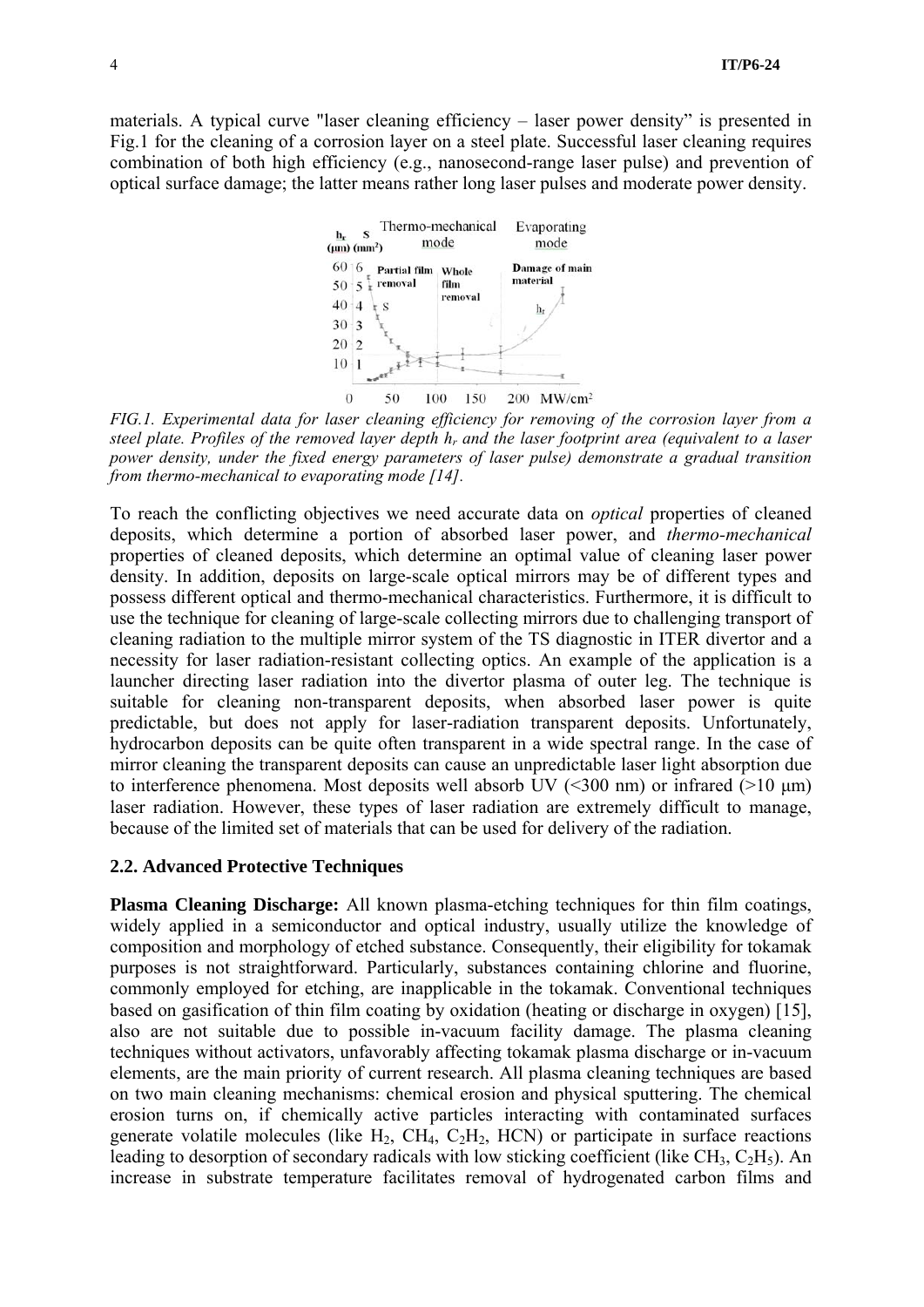carbon-based materials via the chemical erosion. For targets with low temperature, the activation energy can be provided by the low-energy ion bombardment. This physical sputtering process is the well-known and widely applicable cathode sputtering by accelerated ions. The use of the physical sputtering cleaning techniques demands optical materials, which are more resistant to sputtering than the deposits to be removed. The main advantage of physical sputtering is that the cleaning efficiency practically does not depend on the film generation conditions and only slightly depends on their chemical composition. Our experiments [16] demonstrate that SS samples retrieved after long-term exposure to the working and wall-conditioning discharges without shutter protection from the tokamaks T-10 and Globus-M, were resistant to chemical erosion in pure hydrogen even after a significant temperature increase, but were effectively cleaned out by ions ~150 eV actually irrespective of deposit characteristics. Another promising mechanism is the chemical treatment and/or sputtering just during deposition process. The newly formed deposits are composed of individual islands or loosely coupled molecule conglomerates and often less resistant than mature films. Our experiments [8] demonstrate complete inhibition of CH deposits under the discharge in  $H_2/CH_4$  mixture with addition of 5%  $N_2$ . A pressure of the resulting gas mixture was 7-20 Pa, ion impinging energy was  $\sim$ 30 eV, CH<sub>4</sub> flow was equal to N<sub>2</sub> flow. The cause of the deposition inhibition was that carbon pre-utilized for a-CH film formation, transformed into HCN molecules. The attained cleaning rate exceeded 25 nm/min, such as deposition rate without inhibitor  $(N_2)$  equaled to 25 nm/min (compare to the etching rate  $\sim$ 3nm/min for the previously generated or mature a-CH deposits demonstrated at the discharge in  $H_2/N_2$ mixture). The cleaning rate of 25 nm/min is significantly higher than required for protection of first mirrors of divertor TS, and only twice as high as measured deposition rate  $(\sim 10$ nm/min) on first walls of operating tokamaks (ASDEX, DIIID, T-10). In the experiment we used chemical sputtering [17], a process, whereby ion bombardment causes or facilitates a chemical reaction involving particles that are weakly bound to the surface. Another prospective technique is a discharge in the gas flow, where the contamination rate decreasing results from the decreasing of partial impurity density and the impurity life time [18].

**Blow-out Techniques:** Decreasing of hydrocarbon impurity density inside diagnostics ducts can be achieved by a directed gas flow or by selective impurity pumping. Let's consider the model, in which small quantity of hydrocarbon molecules diffuse from divertor plasma to an optical surface through a long diagnostic duct with absorbing walls and a gas counter-flow used for reduction of the diffusive flow. In the model, hydrocarbon partial density decreases towards the optical surface (mirror or window). The rough estimate of the impurity propagation through the channel can be performed via one-dimensional transport equation taking into account the loss of CH-radicals on the walls:

$$
u\frac{\partial n}{\partial x} = D\frac{\partial^2 n}{\partial x^2} - \frac{n}{\tau}
$$
 (1)

where  $x$  – measurement along channel axis,  $u$  – counter-flow rate,  $D$  – diffusion coefficient for impurities in the main gas,  $n$  – impurity density,  $\tau$  – impurity life time, determined by the contaminating impurity loss on duct walls due to sticking to the walls and/or surface chemical reactions transmitting the radicals to a volatile matter (like methane). The equation (1) solution:

$$
n(x) = n(0) \cdot e^{-x \left[ \frac{1}{2L_u} + \sqrt{\frac{1}{4L_u^2} + \frac{1}{2L_r^2}} \right]}
$$
(2)

where  $L_u = D/u$ ,  $L_\tau = (D \cdot \tau)^{1/2}$  – typical space intervals.

According to the solution, impurity penetration depth is determined by both impurity loss on the duct walls (the decreasing of  $L<sub>r</sub>$ ) and the rate *u* of gas counter- flow (the decreasing of  $L<sub>u</sub>$ ). In real conditions, a specific geometry of gas feed system and gas-wall interactions will create spatially inhomogeneous gas flow rates, so the impurity spread in a channel will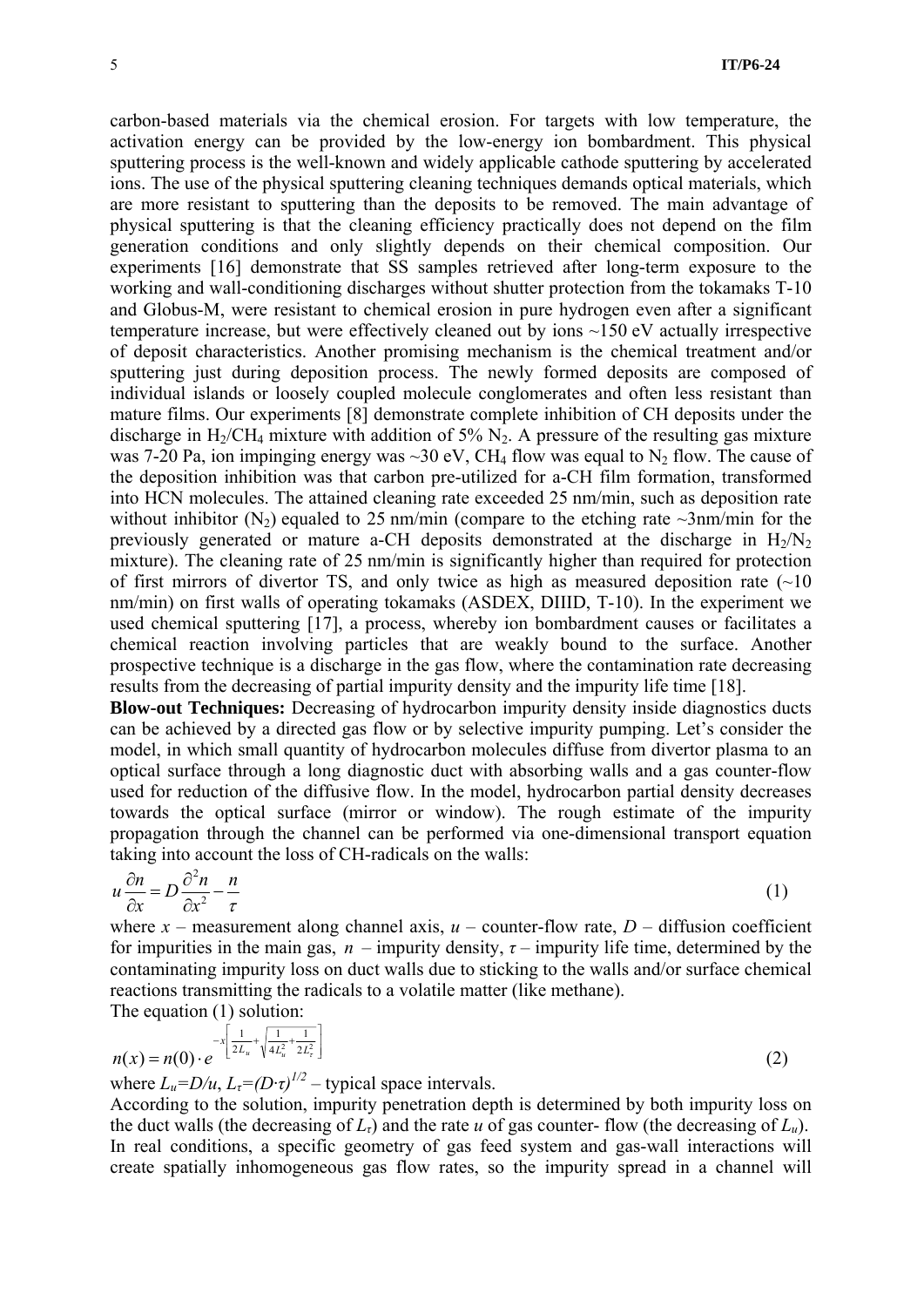depend on the channel shape and the gas flow pattern. The preliminary modeling exercise is carried out for the channel of 30 x 30 mm cross-section and 300 mm length. It is the model of a duct directed from under the divertor cassette and used to launch a laser probing beam to the plasma. The model shows that counter-flow of deuterium through a 5mm tube in the center of the channel bottom decreases methyl  $(CH_3)$  partial density by 4 orders along the whole channel length under a gas flow of  $\sim 0.18$  Pa·m<sup>3</sup>/s (i.e.,  $\sim 0.001$  of the total gas puffing flow in ITER). The problem was solved via Fluent 6.3 software using a finite elements method (FEM) assuming background neutral pressure 10 Pa. The same gas flow of  $\sim$ 0.2 Pa·m<sup>3</sup>/s is appropriate for compensation of gravitation force of ball-shaped carbon dust particles of less than  $10\mu$ m. Thereby the counter gas flow in the laser launcher duct is suitable for both blow-out of small dust particles and for the reduction of permanent diffusion hydrocarbon flux [19]. Unfortunately, the technique gives predictable results for steady state conditions only. Fast plasma phenomena, such as ELMs and NTMs can markedly change pressure in the divertor and induce convective flows of deposits.

**Mirror Materials:** Another passive protection technique is the proper way for optical component material selection. It may be materials characterized by either less deposition rate of hydrocarbon films [20] or high reflectivity mirrors [21]. Deposition-induced spectral distortion of reflectivity can be minimized using high reflective mirror materials [21] (see Fig.2). The hydrocarbon and amorphous carbon films are practically transparent in visible and IR range. Such films could change a mirror reflectivity non-uniformly depending on wavelength due to interference effects [22]. In addition, we can use the protective layer of certain thickness as an antireflection coating in some restricted spectral regions, for CH films of less than ~200 nm thick. For example, Fig.2 b&c demonstrates blue shift of the reflection in a silver mirror protected by 210 nm sapphire layer.



 *FIG.2. Reflection Spectra of Deposited Metal Mirrors (a) Mo , (b) Ag and (c) Ag protected by 210nm of Al2O3 free of coating and with 50nm and 100nm thick deposits. All calculations were made for amorphous carbon deposited films and unpolarized emission reflected at 45*°*of incidence [21].* 

Protective dielectric layers of low rate sputtering and chemical modification, like  $A_1O_3$  or Ta<sub>2</sub>O<sub>5</sub>, will reduce the risk of failure for high-reflectivity metal mirror materials (e.g., Al, Ag, Au, Cu), thus increasing time for cleaning or replacement. The coating may result in significant reduction or even complete elimination of the erosion of plasma facing components. Reflectivity of carbon contaminated mirrors can easily recover in the erosion-dominated conditions, because sputtering threshold for the provisioned protective dielectric layer is larger than for a carbon film. In addition, the regular shaped interference pattern (a number of interference fringes per spectrum channel) specific to thick protective coating  $>10 \lambda$  is preferable for handling severe deposition. In this case, dielectric coating can be used as a supporting structure [21].

Further efforts are necessary and being performed to develop tailor-made protected mirrors with high reflection coefficient, expected to tolerate neutron irradiation, sputtering and heating up to 250 °C. However, it does not mean that high reflectivity mirrors need no cleaning. Ideally, the deposits should be thin enough to prevent internal stress intrinsic for thick deposit layers. Significant internal stress may cause serious degradation of the films bringing about surface blistering, cracking and flaking. In addition, the composition of contaminating film appearing on the surface of the mirror may be rather complicated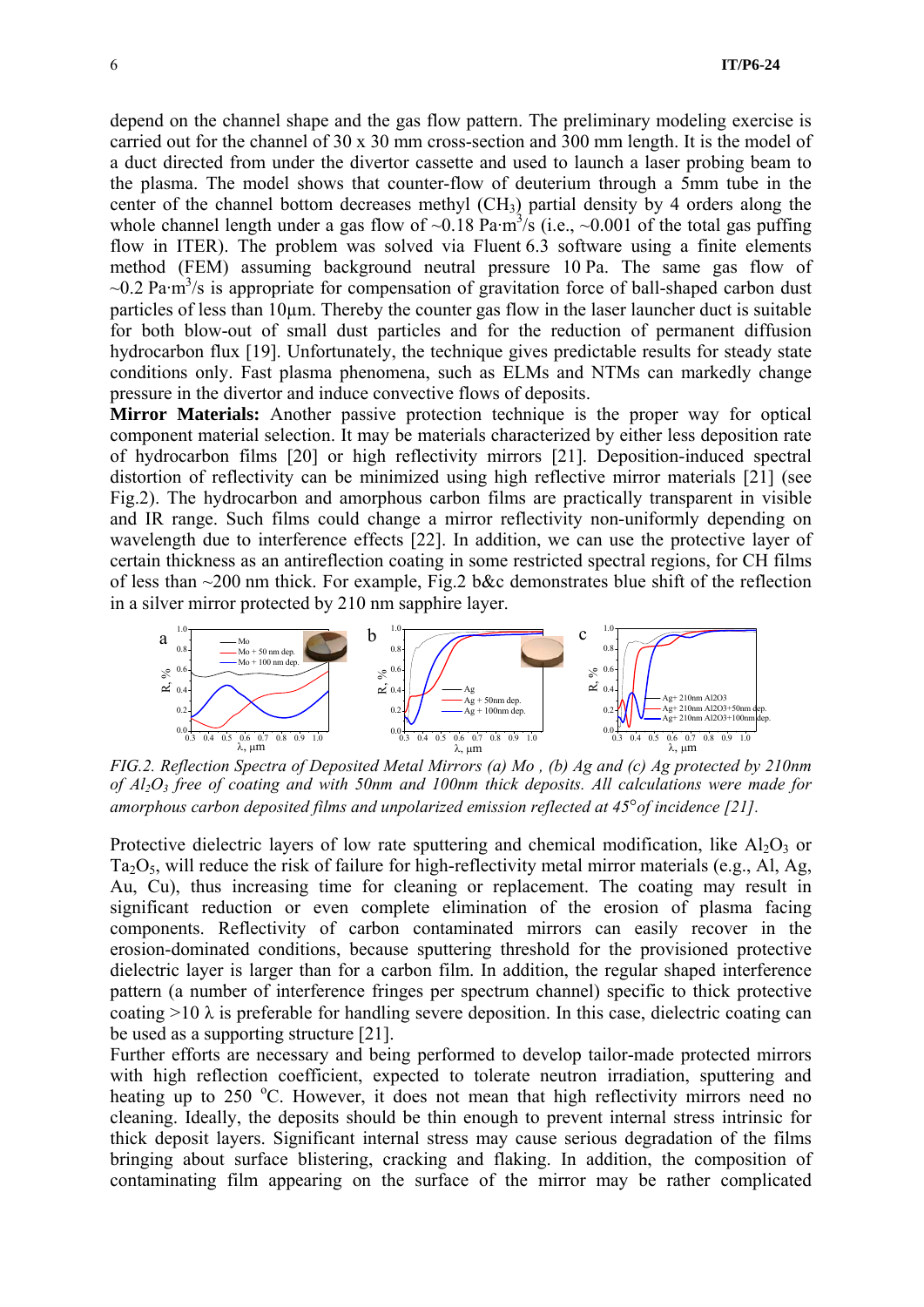depending on mirror location inside the vacuum vessel. The conservative assumption has been made assuming optical properties of contaminating films to be similar to amorphous carbon coatings. Also interplay of Be and C, which can have very severe consequences, has not been analysed at the moment, because the data on the issue are still insufficient.

#### **3. Cleaning Technique Development for In-Machine Components of TS in Divertor**

All considered techniques have both advantages and disadvantages. In our opinion, most optical elements near the ITER plasma require a set of deposition prevention and/or cleaning techniques complementing each other. Contamination of optical elements in the divertor is a special issue, such as divertor tile material redistributed by disruptions which can seriously deteriorate reflection/transmission properties of optical elements in the divertor. Unfortunately, additional pumping in the divetor port is not practical [23] and the only way to pump out volatile contaminants is to design special duct walls absorbing impurities or converting contaminating radicals to volatile molecules (like methane) through radicalsurface reactions. For a time period of tokamak cleaning discharge both laser launcher and the first collecting mirrors (see Fig.3) should be protected by shutters. Their design along with special arrangements for launcher replacement is now under development. The laser cleaning will operate automatically, removing coarse nontransparent contaminating pieces from laser launcher. For removing lesser particles  $(\leq 10 \,\mu\text{m})$  and avoiding deposition of volatile contaminations, specially designed laser launcher duct with additional gas puffing is now under development.



*FIG.3. Layout drawing of the first optics TS in the divertor port (a) upper view, (b) side view.* 

All collection optics placed after the first mirrors will be protected by thin  $(-1 \text{ mm})$ protecting windows, used also to seal from the outside a vessel with the collecting optics. The windows are to be created in the area of moderate neutron flux (expected total flux  $\sim 10^{17}$ )  $n/cm<sup>2</sup>$ ), has no load (vacuum on both sides) and should be used for deposit protection of all the following optics (except of first mirrors). For preserving the optical properties of the first collecting mirrors the same techniques as for the launcher protection (except of laser cleaning) in combination with plasma cleaning and selection of special mirror materials will be used. Application of an effective additional cleaning technique such as plasma cleaning is justified, since in large-aperture ducts the performance of a blow-out technique is lacking.

## **4. Conclusion**

In recent years, the research and development programs on preventive and cleaning techniques of in-vacuum mirror protection from plasma contamination have been essentially intensified, and significant progress was achieved pursuing the first mirror protection issue for ITER. New techniques for deposit mitigation have demonstrated promising results, and new methods for the in-situ mirror cleaning in ITER are under development. The essential issue, which needs to be addressed in the near future, is an extensive development of introduced techniques under experimental conditions (exposure time and contamination fluxes) similar to those expected in ITER. Then, the most urgent needs include model